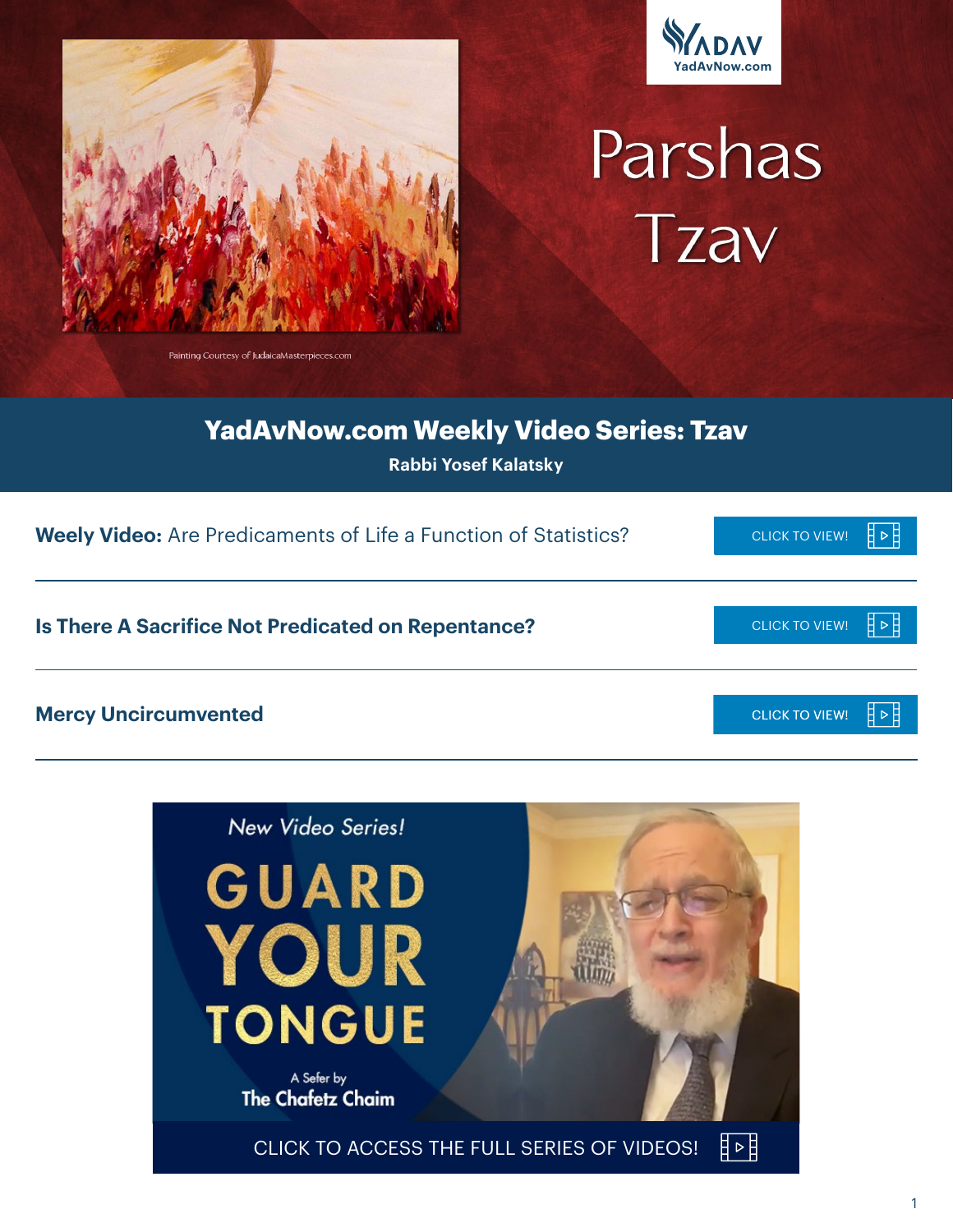

## **Yad Avraham Institute**

**(**® 810 Seventh Avenue, New York, NY 10019 (? ravkalatsky@gmail.com (2(212) 259-0300 **YadAvNow.com** 

## Weekly Torah Commentary Series: Tzav



#### **Children Guaranteeing the Destiny of the Father**

*Torah*: The *Kohanim* have a *mitzvah* to put wood on the Altar. As it states, "They brought, the sons of *Aaron* the *Kohen*, fire on the Altar and arranged the wood."

*Midrash*: "Every species of wood qualifies to be kindled upon the Altar except for the wood of the grape vine and the wood of an olive tree. Why is this so? It is because the fruits they produce are special. From this, we learn that in the merit of the children the fathers are honored." Special honor is accorded to the parents because of the exceptional offspring.

*Gemara* in Tractate *Sanhedrin*: "The son brings merit to a father, but a father does not bring merit to the son." The *Gemara* tells us that *Chizkiyahu* the king of Judah was devoutly righteous and was qualified to be *Moshiach*. Although his father *Achaz* was evil, he was a beneficiary of his son's great spiritual accomplishments. This was

because *Chizkiyahu* was only in a context to choose to be devoutly righteous because his father brought him into existence. Therefore, all of his deeds accrue to his father. On the other hand, the accomplishments of the father do not bring merit to the son because the son does not contribute to the father's good deeds.

*Midrash*: *Avraham*, our Patriarch was thrown into the fiery kiln of Kasdim and miraculously immerged. The *Midrash* cites a verse, "*Yaakov* redeemed *Avraham*." Since *Yaakov* was destined to father the twelve tribes of Israel, he thus needed to come into existence in order to establish the Jewish people. Therefore, *Avraham* was saved from the fiery kiln by G-d. If the miracle of the kiln would not have occurred, there would not have been a Jewish people.

"In the merit of the children the parents are glorified." *Avraham* coming out of the fiery kiln was a greater sanctification of G-d's Name than if he had perished in the fire. This is because it demonstrated to the world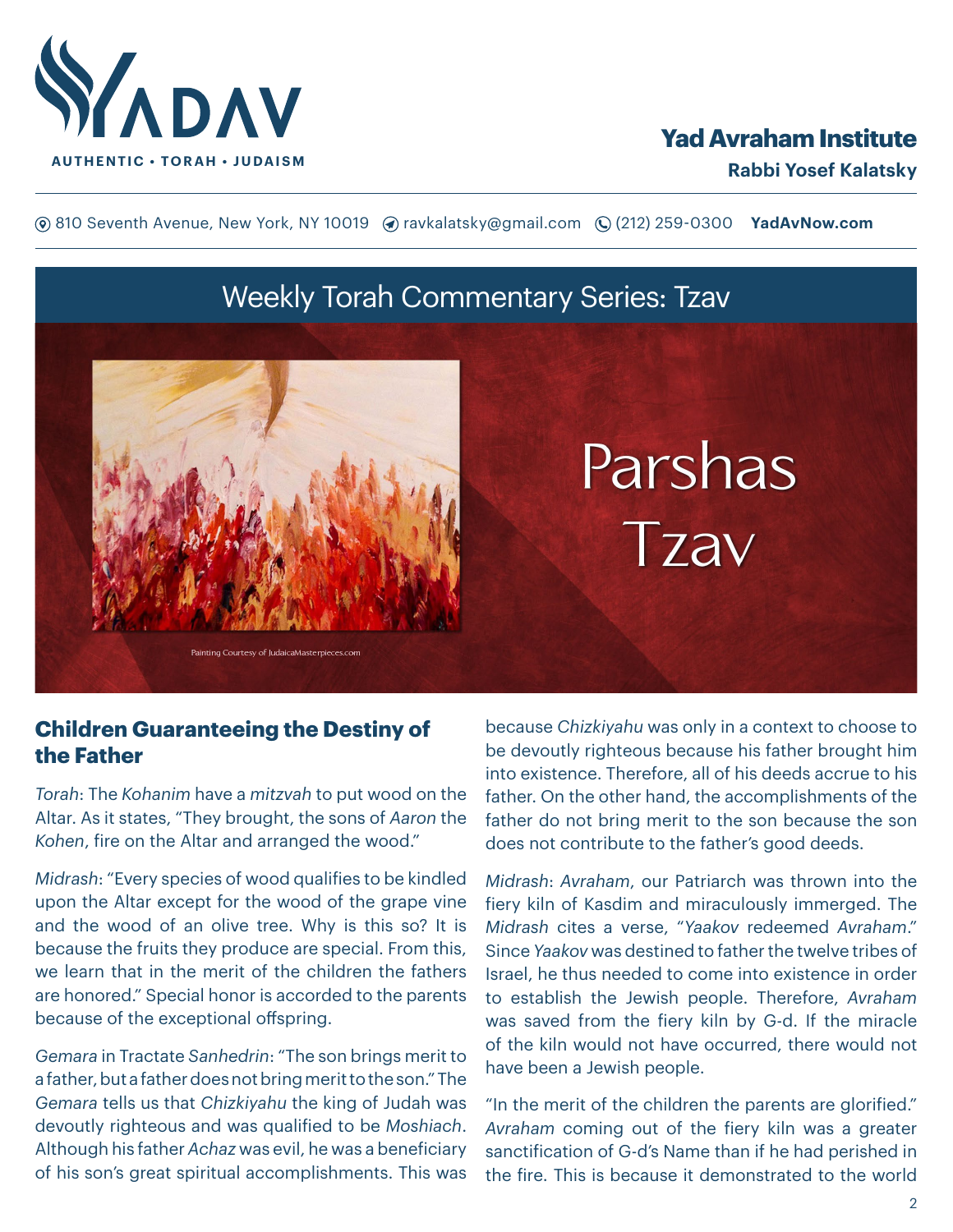that due to the fact that he was willing to give his life for the Omnipotent G-d, he was saved.

*Rabbeinu Bachya*: King Solomon in Proverbs communicates spiritual concepts through physical allegory in order for one appreciate the spiritual realm although it is not tangible and obvious. Similarly, the *Torah* does not validate the wood of the grape vine or olive tree to communicate that because of the quality of the fruit, the wood is not burned even for the sake of a *mitzvah*. These trees assume a special value not to be burned so that they can continue to produce the most exceptional fruits, which are grapes and oliveas *Avraham* was spared from the fire to be able be the forefather of *Yaakov*. This is an example of, "In the merit of the children the parents are glorified."

If a parent invests in his child's Jewish upbringing and education, he not only is providing an opportunity for the child to develop into a *Torah* observant Jew, he is also setting in motion generations that will follow the spiritual path. Thus, their merit will accrue to him. The parent will receive merit from his child and all his descendants until the end of time because of his initial contribution. Thus, a parent can perpetuate the value of his initiative beyond his own existence.

*Chofetz Chaim*: If one provides what is needed to give a child a proper Jewish education, although it is not his child, and that child develops to be a *Torah* observant Jew who establishes a family, the one who initially contributed to his education will receive the merit of all the generations who will descend from the one who he had assisted until the end of time. Had it not been for the original initiative, what followed would not have come about. One does not necessarily need to be the biological parent in order to be the beneficiary of the merit that is generated from his input.

*Torah*: "These are the offspring of *Aaron* and *Moshe* on the day *Hashem* spoke to *Moshe* at Sinai: These are the names of the sons of *Aaron*…" Although the verse begins by saying "These are theoffspring of *Aaron* and *Moshe*" it only enumerates and identifies the offspring of *Aaron*.

*Rashi* citing the *Gemara* in Tractate *Sanhedrin*: Because *Moshe* had taught *Torah* to the sons of *Aaron* they are considered as his children. As it is stated in the *Gemara*, "If a person teaches *Torah* to his fellow's child, it is as if he fathered him."

### **Humility Being Reflected Through the Burnt Offering**

*Torah* regarding the burnt offering: "…Command *Aaron* and his sons saying: This is the law of the burnt offering…."

*Torah* regarding other offerings: "Speak to the children of Israel saying…"

*Midrash*: "Why does the burnt offering identify with *Aaron*? G-d says, 'Whoever elevates himself (arrogant) deserves to be consumed by fire.'"

*Eitz Yosef* (commentary on the *Midrash*): "Since one is obligated to conduct himself as G-d's servant, the service is not complete until he accepts every aspect of servitude. What are they? Submission, lowliness, one should not conduct himself in the context of mastership because it disgraces the honor of the master. This the reason the *Torah* chose to command *Aaron*, who was the most special *Kohen*. He was to lower himself and submit to G-d by removing the ash from the Altar that remains after the offering is consumed by fire. It is the most simple and least honorable of the services before G-d."

*Aaron* was most qualified to be the officiant of G-d because he submitted to His Will and was negated to his Master. If one is haughty (elevated), he will be consumed by fire. Consumption by fire destroys the identity of the one who is arrogant and reduces him to ash. The *Midrash* provides several examples of those who were haughty and were thus consumed by fire. The generation of the great flood were consumed by the fiery hot water. The evil community of *Sodom* was destroyed through fire (fire and brimstone). The plague of hail was a combination of fire and ice that rained down upon the Egyptians people.

*Ramban*: When one sins inadvertently is able to bring a sin offering to atone for his spiritual failing. It is only because of the Attribute of Mercy that the sacrifice is brought instead of the sinner. Based on the Attribute of Justice, the individual who sins inadvertently deserves to be put to death. Thus, when one brings a sin offering he must humble himself before G-d and recognize that in actuality, he is the one that deserves to be slaughtered and burnt. It is in conjunction with repentance that the sacrifice atones for the individual. If one sins inadvertently, why should he be put to death?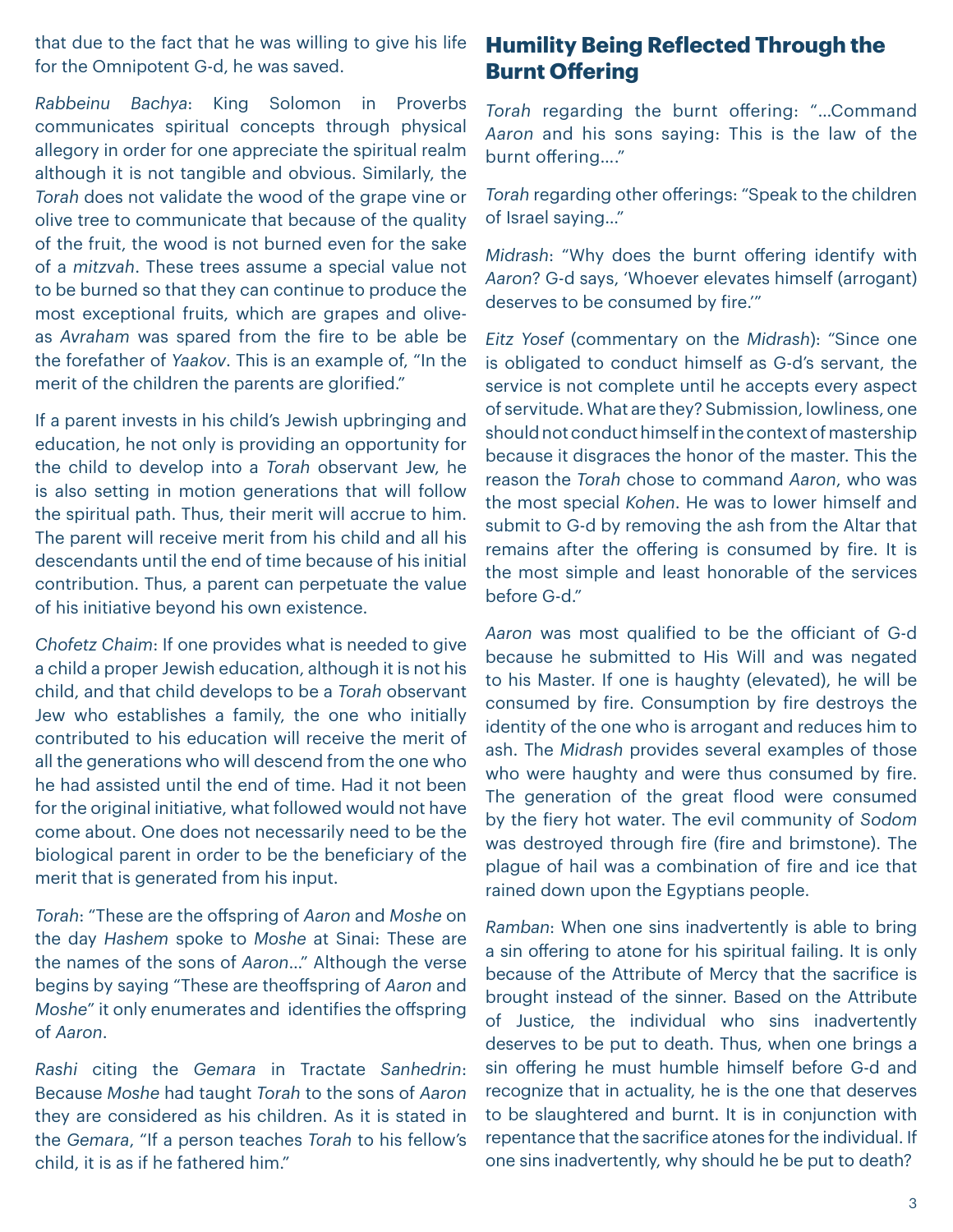It is only because of one's sense of self that he does not take sufficient precautions against sin. It is his preoccupation with self that causes him to transgress against G-d. Thus, every inadvertent sin has a degree of arrogance associated with it. It is therefore through the burnt offering that the arrogance can be destroyed and the individual humbled before G-d.

*Gemara*: *Hillel* the elder was one of the most humble people. He was the Prince of Israel. Whenever he would consecrate an offering for the Temple he would consecrate it at the entrance of the Sanctuary. Why would he do so? It was so that he would not put himself in a situation where due to his delay of bringing it in its proper time he would violate the negative commandment of "do not delay your obligation (for three festivals)" regarding the bringing of an offering. It was because of *Hillel's* exceptional humility that was the basis for his devout piety that he took every precaution not to allow himself to even inadvertently violate the word of G-d. In contrast, one who does not have that degree of humility will not be sensitive to this degree because he has a right to chose to bring his offering at a later date.

#### **The Jew's Relevance to Sacrifices**

*Torah*: The burnt offering is completely consumed by fire and no one can partake of its flesh. The hide of the sacrifice is given to the *Kohanim*. However, the flesh of the peace offering is eaten by the one who brings it and others who he chooses to invite. The forearm and the breast are given to the *Kohen* and the innards are sacrificed on the Altar.

*Torah*: Although a non-Jew may bring a sacrifice in the Temple, he can only bring a burnt offering. A sacrifice of which one partakes, only has relevance to a Jew. Why is this so?

*Midrash* citing a verse from Psalms: " King David writes, 'I will hear G-d, He speaks peace to His people and to His devoutly righteous…' The nations of the world came to *Bilaam* their prophet and asked, 'Why did G-d ask the Jewish people to bring sacrifices and He did not ask us to do the same?' *Bilaam* responded, 'The value of the sacrifices is only peace. The one who accepted the *Torah*, which has written in it the obligation of bringing sacrifices, can do so. However, you who rejected the *Torah*, do you expect to bring sacrifices? Only the one who accepted the *Torah* is obligated as it states,

'G-d gave His strength (the *Torah*) to His people. G-d blessed His people with peace.' Thus, the *Torah* states that the Jew can bring the peace offering and not the non-Jew.'"

*Maharal* of *Prague* based on the *Gemara*: G-d had initially offered the *Torah* to the nations of the world, but they rejected it each for of their own reason. G-d offered the *Torah* to the nations of the world, although they had no relevance to its sanctity and its dimension of spirituality. Had G-d not offered it to them, they would have had a claim that He did not offer His *Torah* to them, as He had done to the Jewish people.

The non-Jew, because of his limited dimension of innate spirituality, cannot meet the objective of Creation through the observance of the *Torah*. Only the Jew who has a unique innate spiritual make up can bring about what is intended to perfect the world through the observance of the *Torah* and thus merit a special relationship with G-d. With this we can understand why the nations were not given the peace offering.

The word "offering (*Korban*)" is derived from the Hebrew word "to bring close (*l'Kareiv*)." It is through the offering that the Jew is able to come close to G-d and cleave to Him. *Ramban* explains that through the offering the Jew is able to activate and coalesce the various forces and influences that allow the world to exist and advance.

*Torah*: "*Bereishis bara Elokim*- In the beginning G-d created …"

*Chazal*: The opening words of the *Torah* allude that for the sake of *Torah*, which is "*reishis* (first/choicest)" G-d created heaven and earth. All existence only came into being for the specific purpose for the fulfillment of *Torah*. In addition, G-d created the world for the sake of the Jewish people who are also referred to as "*reishis* (chosen). The world was created only for the fulfillment of the *Torah* that can be achieved only by the Jewish people who are qualified to do so.

Sacrifices have relevance to every aspect of existence because they affect the world by activating various forces and influences. Since the Jewish people accepted the Torah, they are the only one's who have relevance to address the objective of existence. They were commanded to bring sacrifices because only they have the ability to bring about the result of a sacrifice.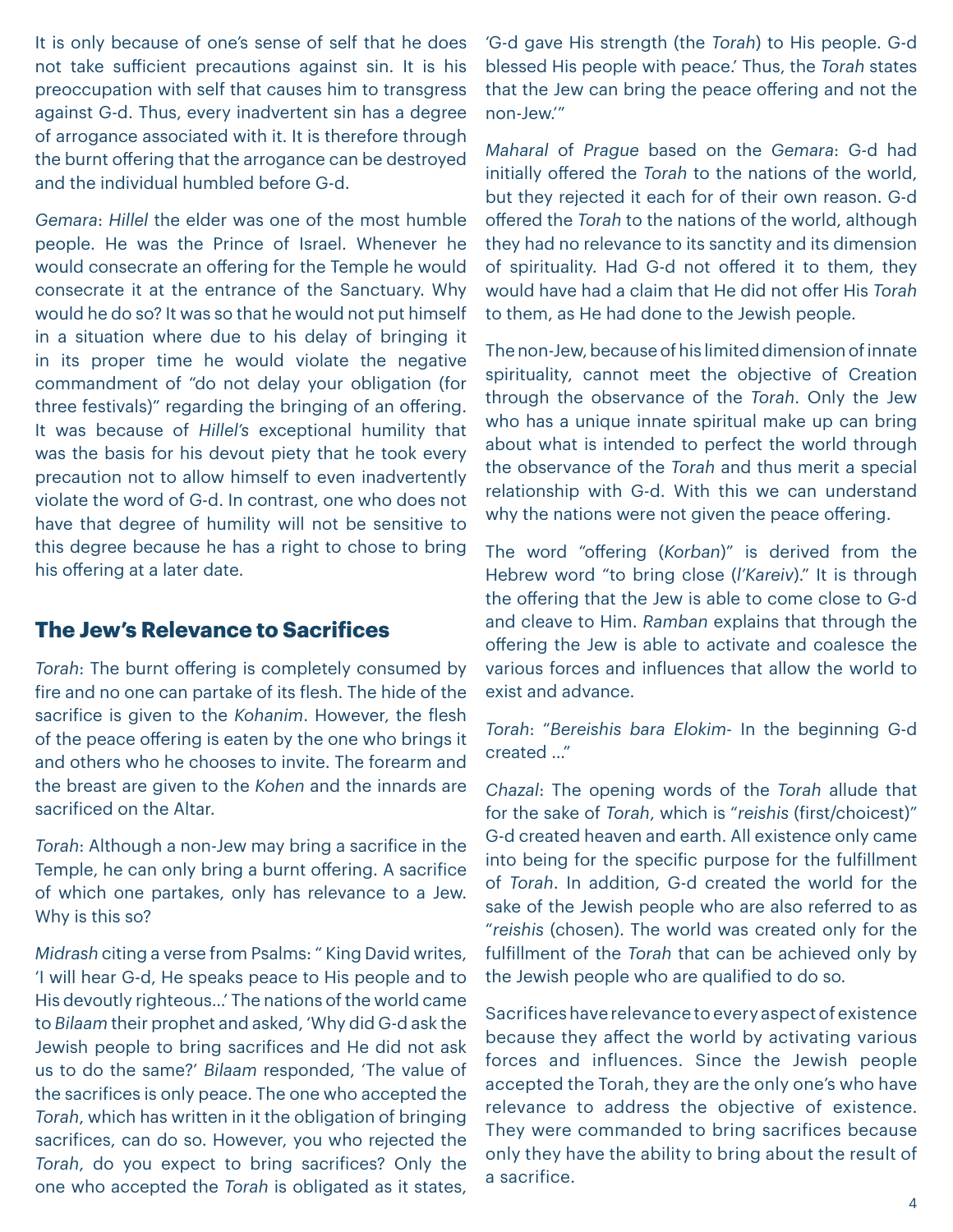*Gemara*: The one who is commanded and fulfills his obligation has a greater level of accomplishment than the one who performs a *mitzvah* but is not commanded. Since the nations of the world rejected the *Torah*, to which they had no relevance, even if they were to bring sacrifices the effect would be limited. They are thus only able to bring the burnt offering, which is fully consumed on the Altar.

*Gemara*: "The *Kohanim* eat (the sacrificial meat) and the one who brought the offering is atoned." It is only the sacrifice of the Jew that is able to bring about atonement as well as other advanced levels of spiritual influences, which have no relevance to the non-Jew. *Bilaam* explained to the nations of the world that since the Jewish people were the one's who accepted the *Torah*, they thus have the capacity to affect existence and themselves through the sacrifices.

However, the nations who rejected the *Torah* have no relevance to sacrifices. By accepting the *Torah* at Sinai the Jewish people demonstrated their innate spiritual value. They are the only people who have relevance to spirituality and thus address the objective of Creation through their expression of spirituality, which is *Torah* and *mitzvos*. The Jew, having the ability to activate spiritual influences that affect existence should reveal to him that he as an unlimited potential. Hopefully with this understanding, it will encourage the Jew to actualize his potential.

#### **The Unique Aspect of the Thanks Offering**

*Midrash*: Regarding the thanks offering (*korban toda*), "All of the offerings that were brought were for the purpose to tone for sin. The guilt offering was brought to atone for sin. The sin offering was brought to atone for inadvertent transgression. The burnt offering was brought to atone for improper thoughts. However, the thanks offering was brought to express one's gratitude to G-d for performing a miracle on his behalf. G-d says, 'Of all the offerings that were brought the most beloved to Me is the thanks offering because it is not for the sake of sin but rather to demonstrate one's gratitude to Me.'"

King David writes in Psalms that when he would gaze at the sky, "The heavens sing Your glory…" We say every day in the *Modim* prayer, "We gratefully thank You, for it is You Who are *Hashem*… For Your miracles that are with us every day." Although we utter words of thanks

it is rare that one actually feels a sense of gratitude for the unlimited miracles that G-d performs on our behalf. If one does not perceive the miracle, although it may be taking place, he will not feel gratitude. It is only when one recognizes a miracle for what it is will he be thankful.

The objective of existence is for man to recognize G-d and Glorify Him. If one is able to appreciate and internalize that G-d performs miracles on his behalf every moment, he would be fulfilling the purpose of Creation. If one wished to demonstrate his gratitude to G-d for being healthy, he could bring a thanks offering, which is not obligatory.

*Gemara*: If one returns safely after traversing a desert or from traveling the high seas, or is released from prison, or recovers from a serious illness, one must bring a thanks offering. One must recognize that one's safety and survival is not attributed to happenstance but rather G-d Wills it to be so. When the individual acknowledges G-d in this manner, the thanks offering is the most beloved to Him. The thanks offering is a meal offering that is comprised of forty loaves of bread, ten of them being leavened. In addition, an animal is brought as a sacrifice.

All other personal meal offerings in order to be valid needed to be unleavened. *Sforno* explains that the basis for this meal offering to contain a leavened element within it is to indicate that although the person is not spiritually perfect because he has impurity due to sin; nevertheless, G-d's Mercy allowed him to survive. Something of a leavened nature represents the evil inclination. A leavened product is tastier, which connotes lust and desire. During the processing leavening the dough expands and rises, which is analogous to arrogance and haughtiness.

Therefore, under normal circumstances the leavened produced is rejected as a meal offering. If this is so, why must the thanks offering contain ten loaves of bread that are leavened? *Sforno* explains that the leavened loaves in the thanks offering that although one contains sin, G-d nevertheless performed a miracle on his behalf.

*Torah*: "The one who brings the thanks offering is honoring Me…" The verse expresses the word "honor" with a degree of emphasis to indicate that there is a double honor.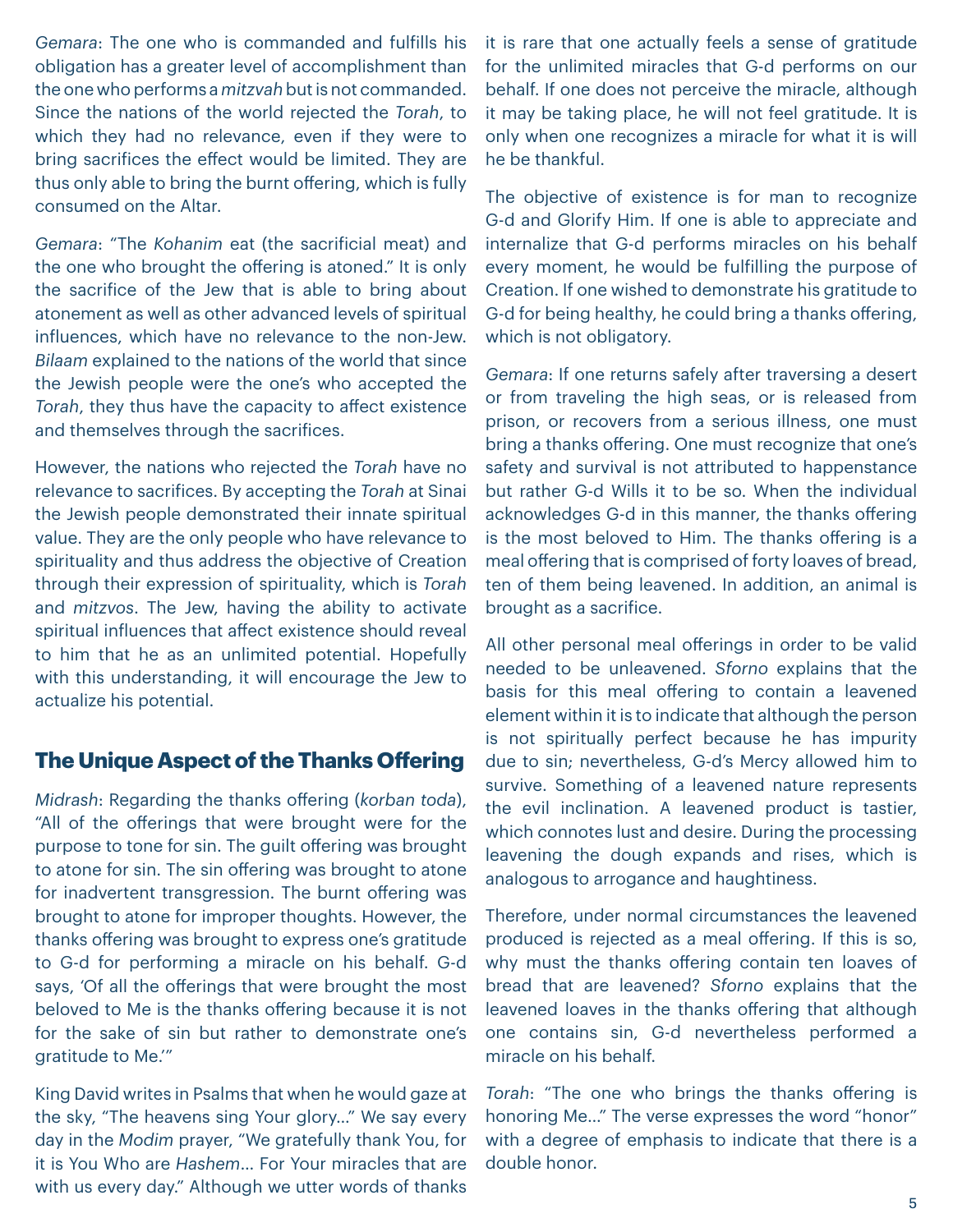*Chazal*: This alludes not only to this world but also the world to come. When one experiences a miracle he could interpret his survival as being fate. He is thus a statistic. Or he could believe that he survived only because G-d Wanted him to be alive. If one believes that he is alive only due to G-d's Kindness then he is indebted to Him. However, if one believes that his being saved is due to fate, then he feels beholden to no one. Therefore, the one who acknowledges that G-d is the reason for his survival is the one who suppressed his inclination to recognize that it was G-d and not fate.

The majority of the loaves of the thanks offering (30 loaves) are unleavened which represents the positive characteristics of man which is humility and subservience to G-d. The ten leavened loaves represent the evil inclination that was suppressed and negated by the thirty loaves comprised of unleavened bread. Meaning, despite the individual's evil inclination that rejects the fact that he is indebted to G-d, his humility overwhelms and negates his inclination to allow him to give thanks to his true Benefactor, G-d.

#### **Evoking Praise as a Result of sensing One's Own Unworthiness**

*Midrash*: "Understand to what degree G-d is willing to forgive the sins of the Jewish people! One who has an ox, he should bring it as a sacrifice. One who has a ram, he should bring it as a sacrifice. One who has a sheep, he should bring it as a sacrifice. One who has a dove, he should bring it as a sacrifice. One who does not have any of these should bring flour as a meal offering (*minchas aanie* 'meal offering of the poor'). One who does not have any flour, he should bring his words. As it states, 'G-d is willing to accept words alone (as a sacrifice)…' Can one's verbal expression be considered in the place of a sacrifice? G-d says 'Yes.'" It states in Prophets, 'We shall pay oxen with our lips…'

*Gemara* in Tractate *Menachos*: The verse means that when one recites the portion of the sin offering it is considered as if he had brought the sin offering. The same is true regarding every offering, which one would bring if the Temple had stood.

*Midrash*: "Why does G-d accept words alone as a sacrifice if one is not able to bring the required species? There is no greater repentance before G-d than the giving of thanks. As it states, 'You should bring the thanks offering…'" What relevance does thanks have to repentance? Evidently, there is a linkage between thanks and repentance.

*Rabbeinu Yonah* in his commentary in Tractate *Berachos*: If a person had eaten fat that eaten one of two pieces of fat and was uncertain if the fat that he ate was forbidden fat (*cheilev*) or kosher fat. One must bring a questionable guilt offering until it can be determined. If it is ultimately determined that he had eaten the non-kosher fat (*cheilev*), then he must bring a guilt offering. On a *Torah* level, there is no minimum requirement of how much must be expended for the purpose of the questionable guilt offering. However, the Rabbis did establish a minimum cost.

*Rabbeinu Yonah*: The reason for this rabbinic requirement is that if one is not certain if he had been in violation, the tendency of a person is to rationalize that he probably is not. Consequently, by not feeling the gravity of the question, he would not repent sufficiently. Therefore, the *Rabbis* legislated a minimum requirement for the cost of the offering to give one an understanding of the seriousness of his predicament. Since one needs to make a significant financial outlay it will give him the understanding of the seriousness of his predicament

It is only when one introspects properly and realizes that he had failed, that he will be able to have remorse. However, if one does not see himself sufficiently culpable his remorse will not be internalized properly. The more one perceives himself in a positive light, one's degree of regret assumes a more superficial standing. This is when one focuses on his accomplishments and not his failures. When one understands that he had sinned and brings an ox or any other species as the offering for his atonement, because there is a financial cost to bring about atonement, this detracts from the depth and quality of his repentance. It is because he feels he had made a significant financial outlay to bring the sacrifice. This is not to say that the individual did not repent, which he must do before the sacrifice is accepted.

*Gemara* in Tractate *Zevachim*: If one brings an offering without confession, his offering is considered as an "abomination" as the verse states " The offering of the evil is an abomination (*zevach reshaaim toaivah*)." The financial outlay is also part of the atonement. When one is not even able to bring the least costly sacrifice such as the meal offering, he will realize that he has